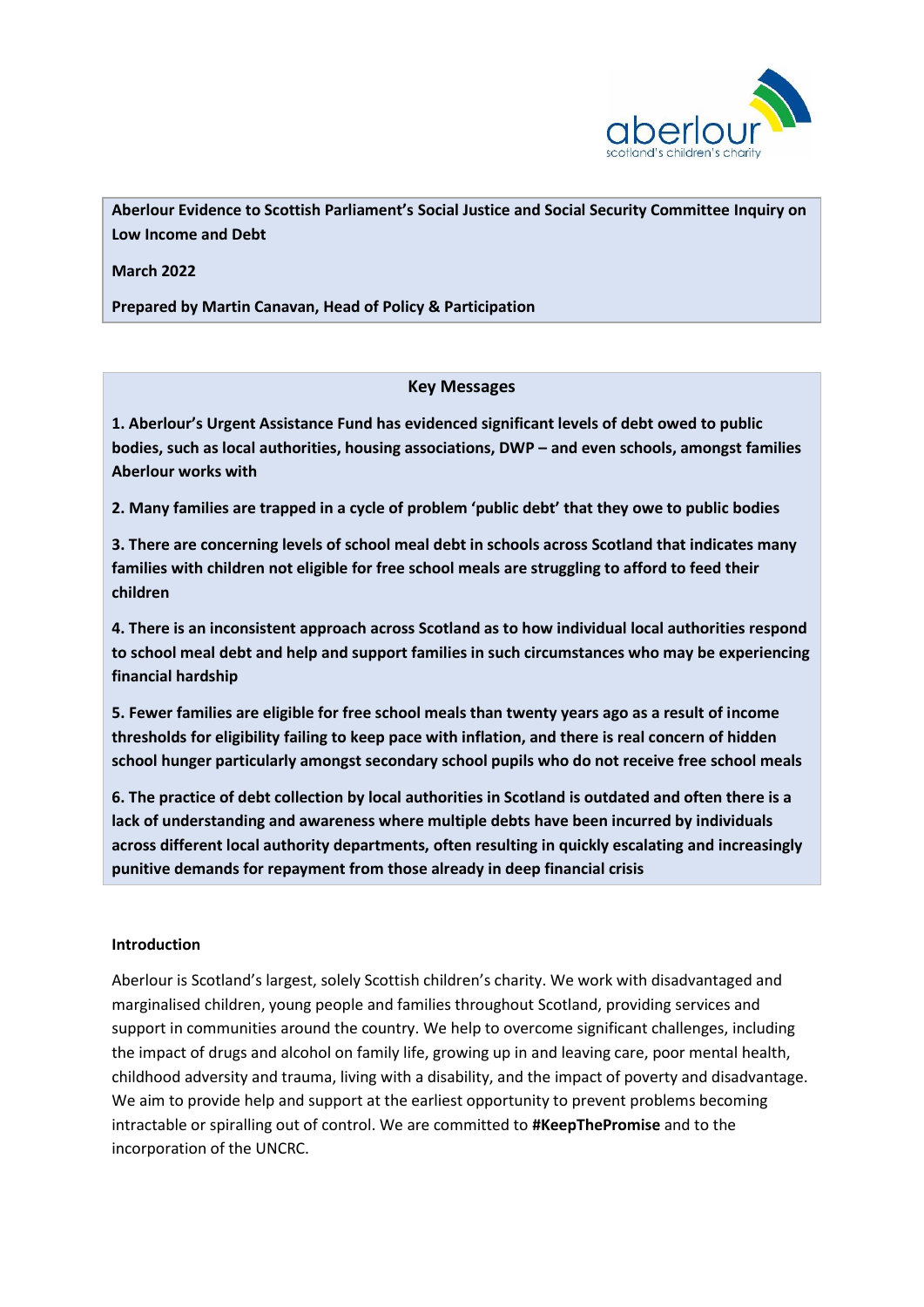Aberlour is a member of the End Child Poverty coalition and is committed to combatting the impact of poverty and disadvantage on the children and families we work with, as well actively campaigning to see a Scotland where no child grows up in poverty. We deliver the [Aberlour Urgent Assistance](https://www.aberlour.org.uk/urgentassistancefund/)  [Fund](https://www.aberlour.org.uk/urgentassistancefund/) which provides financial support via small grants to families and young people aged 21 and under living anywhere in Scotland and experiencing extreme financial hardship.

## **Aberlour Urgent Assistance Fund**

Over the last two years demand on Aberlour's Urgent Assistance Fund has surged as a result of the financial impact of the pandemic on low income and struggling families. At the peak of the pandemic applications to the fund by families needing emergency financial support increased by more than 1000%. For most this was directly due to the financial impact of Covid-19.

The cash grants the fund provides help and assist with a range of basic needs, with the most common requests for help to pay for children's clothing, food, utilities and bedding. Over the course of the pandemic we have distributed nearly £1.5m supporting more than 3000 families with emergency financial assistance. This equates to more than 11000 individuals. The fund has supported families from all over Scotland across 31 local authorities.

Research on the use of the fund during the pandemic highlighted that for many families accessing the fund their circumstances are "*indicative of levels of poverty we would consider more absolute than relative*" 1 .

Single parents account for more than 65% of those families who receive support. In addition, families living with a disability or illness, families affected by domestic abuse, families affected by parental mental health issues, as well as asylum seeking families and families with No Recourse to Public Funds, are those most commonly receiving assistance. Many families have never needed financial help before and have only sought help for the first time due to financial hardship directly as a result of the impact of the pandemic on their family circumstances.

From applications received through the fund we are also seeing an increasingly worrying picture of families trapped in toxic cycles of debt to public bodies ('public debt'), such as local authorities, housing associations, DWP – and even schools. We anticipate the issue of public debt will only worsen and urge that there must be better support for families locked in persistent problem debt to public bodies. To date, Aberlour has provided financial support to more than 450 families experiencing problem debt to public bodies and who are trapped in financial hardship as a result.

### **School Meal Debt**

1

School meal debt is increasingly a problem for many struggling families who are not eligible for free school meals. Research commissioned by Aberlour and undertaken by Heriot-Watt University has highlighted a concerning and inconsistent picture of how individual schools and local authorities respond to school meal debt. This research indicates that there is currently more than £1m in total

<sup>1</sup> [https://www.aberlour.org.uk/wp-content/uploads/2021/10/Evaluation-of-Aberlours-Urgent-Assistance-](https://www.aberlour.org.uk/wp-content/uploads/2021/10/Evaluation-of-Aberlours-Urgent-Assistance-Fund_Professor-Morag-Treanor_November-2020.pdf)Fund Professor-Morag-Treanor November-2020.pdf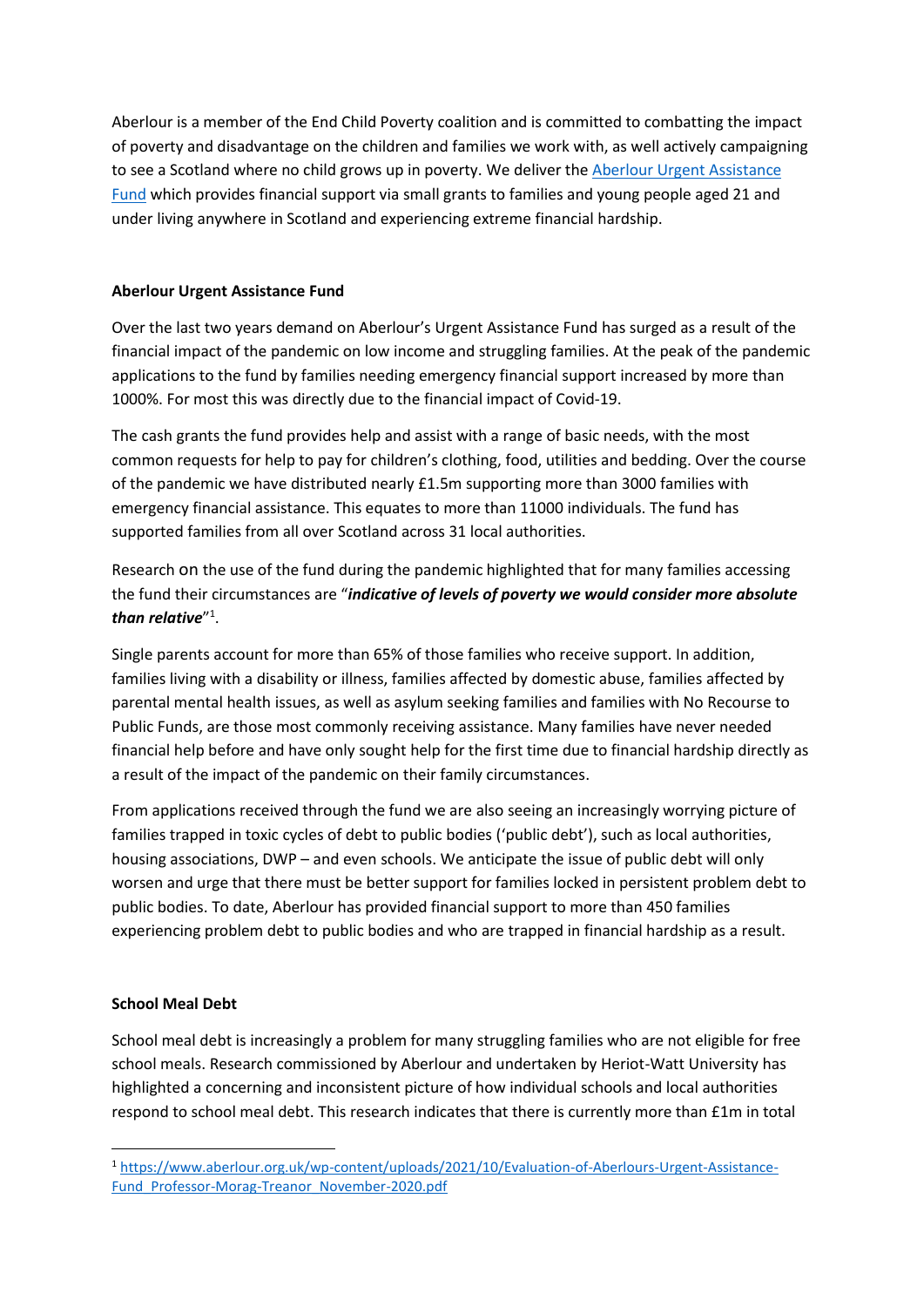school meal debt owed by families across Scotland, however this is a conservative figure due to incomplete data.<sup>2</sup>

This research has also highlighted that school meal debt recovery policies and practices are inconsistent across local authorities, and often are at the discretion of individual schools. In some local authorities the recovery of school meal debt is initiated by a member of school personnel contacting parents directly to request payment of outstanding debts. In others, parents will first be alerted via an automated system asking for outstanding payment. Some local authorities then escalate to their formal corporate debt recovery processes if payment is still due, which formalises the debt. These debts are often referred to external debt collection agencies and sheriff's officers. Some local authorities report that the debt may eventually be written off once these processes have been exhausted, if still outstanding. However, this process can take years and there are some local authorities who have never written off any debt. It is concerning that for some local authorities there is seemingly little attempt to explore or understand families' individual circumstances and why they are unable to pay for their children's school meals and to offer any help or support.

Some local authorities do take steps to write off any outstanding school meal debt at the end of each school or financial year. In other local authorities, individual head teachers have the discretion to write of an individual family's school meal debt in certain circumstances, such as where a family has experienced a sudden loss of income.

Many local authorities now use automated cashless payment systems which require online only prepayment systems for purchasing school meals in advance, such as ParentPay and IPayimpact. These systems have become popular with local authorities who have identified rising levels of school meal debt, as it allows them to effectively record when debts are accrued. These systems can work well and can be useful for parents who have good digital access and connectivity, and who have money to top up their child's school meal account. The way these systems are managed can vary between local authorities and even between individual schools creating inconsistency. Depending on how they are operated these systems can allow debt to accrue where a child in primary school who is not eligible for free school meals is given a school meal and the debt is added to their cashless account; or can result in children with no money in their school meal account being unable to access a meal at school, which is most likely for children in secondary school.

In some local authorities the automated systems they have in place prevent debt from accruing at all. However, others acknowledge that it is possible for a secondary school child to accrue school meal debt when a child without any money in their school meal account has received a school meal. Most commonly this requires a pupil to let a member of staff know they have no money in their account for a school meal and who are then provided with a school meal voucher. Such an approach to providing school meals can be stigmatising for any pupil who can be identified as having no money to pay for their school meal and who instead visibly requires a voucher. One local authority seems to deliberately use this as a tool to prevent against school meal debt, saying: "*Within the secondary sector pupils have to attend the school office to receive a meal voucher to encourage them to have funds on their account.*" In some local authorities the provision of a school meal is acknowledged as discretionary, suggesting some pupils may be refused a meal. This is a breach of children's human rights and is a particular concern if this is indicative of existing practice in schools

**.** 

<sup>2</sup> <https://www.aberlour.org.uk/wp-content/uploads/2022/03/Summary-of-School-Meal-Debt-March-22.pdf>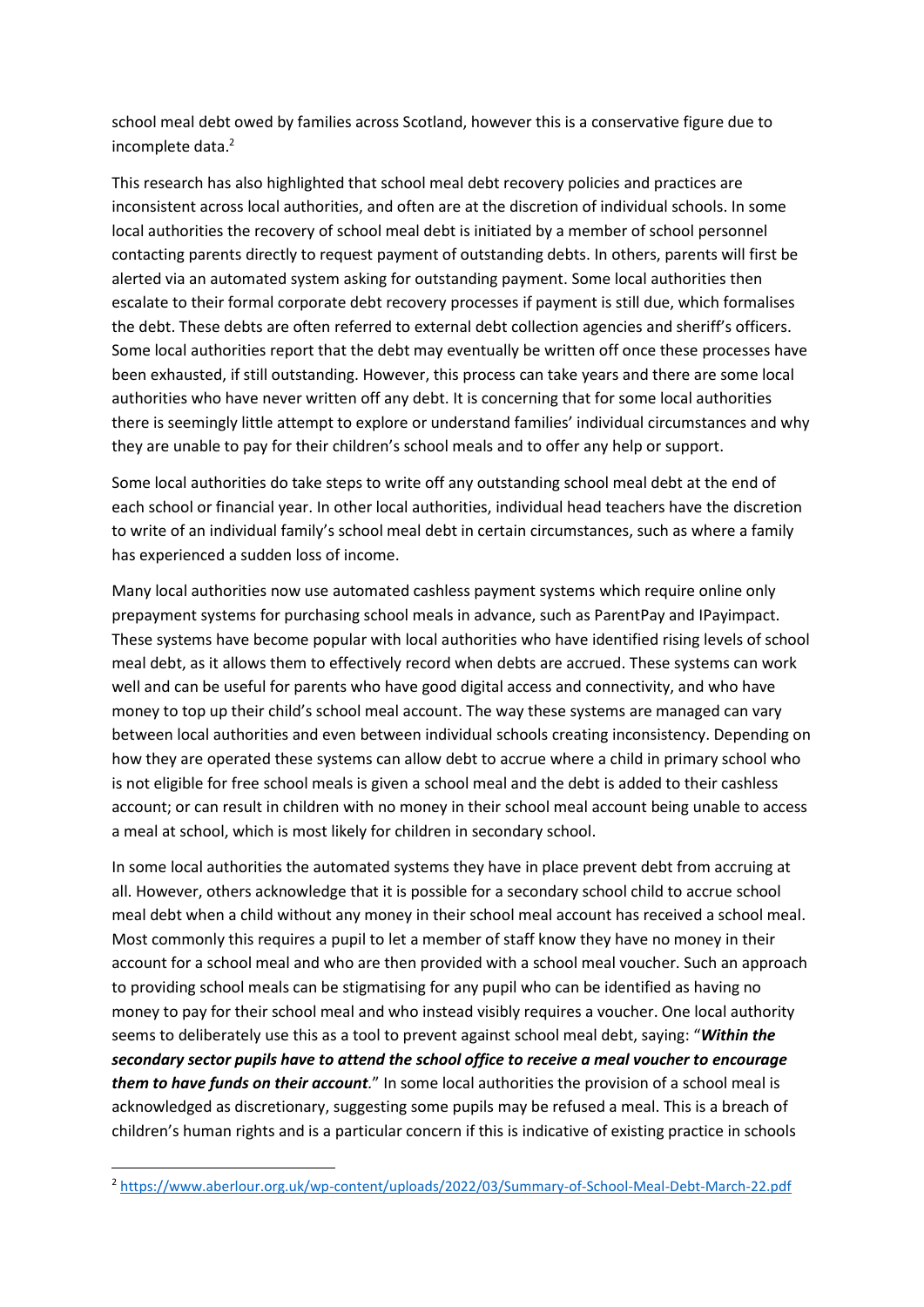in Scotland as we look towards UNCRC incorporation. However, of most concern is the strong likelihood that secondary school pupils without any money in their school meal account are avoiding stigma, shame and debt, and instead are going hungry.

There are inconsistent approaches by local authorities to eligible families who register late for free school meals they are entitled to. In some circumstances, families will have built up school meal debt before their free school meal entitlement is confirmed. Some local authorities choose to write this debt off, however others do not. It is unfair and inconsistent that depending on where a family lives a school meal debt in these circumstances may or may not be accrued. There are also examples of local authorities who transfer any school meal debt accrued by a pupil as they move from primary to secondary school, or even as they move between schools in different local authorities.

We are concerned that the issue of school meal debt is largely hidden and that local practice in Scotland in responding to families experiencing school meal debt is inconsistent and potentially is failing to protect children's human rights. We believe steps that should be taken to address issues around school meal debt must include:

- A single school meal debt policy for all schools across Scotland to ensure a consistent, rightsbased and non-stigmatising approach to respond to families accruing school meal debt with a guarantee that no child will go hungry
- Late registration for free school meals should automatically result in any accrued school meal debt by an individual family be written off
- Scottish Government and local authorities must work together to agree a debt amnesty for all outstanding school meal debt as children move from primary to secondary school and as universal free school meal provision in primary schools is rolled out by the end of this parliament

# **Free School Meal Eligibility**

Free school meal eligibility currently does not appear to benefit enough low-income families or to adequately prevent the likelihood of school hunger for pupils in secondary schools. Income thresholds for free school meal eligibility (along with other benefits) for families in receipt of child tax credits is currently £16,105<sup>3</sup>. It is £7,500 for those in receipt of child tax credits and working tax credits. It is also £7,500 for those in receipt of Universal Credit. When these thresholds were first introduced in 2002 the income thresholds were £13,230 and £5,060 respectively. Those income thresholds have changed very little over the last twenty years in monetary terms, failing to keep pace with inflation in that time. Bank of England inflation calculations show that £13,230 in 2002 is equivalent to £22,900.79 in 2021<sup>4</sup>.

Therefore, it is clear that eligibility for free school meal entitlement (and other benefits) has not kept up with inflation and far fewer low-income working families are now eligible for free school meals than twenty years ago. Child poverty levels have steadily risen in that time. Expanding eligibility for

1

<sup>3</sup> <https://www.mygov.scot/school-meals>

<sup>4</sup> <https://www.bankofengland.co.uk/monetary-policy/inflation/inflation-calculator>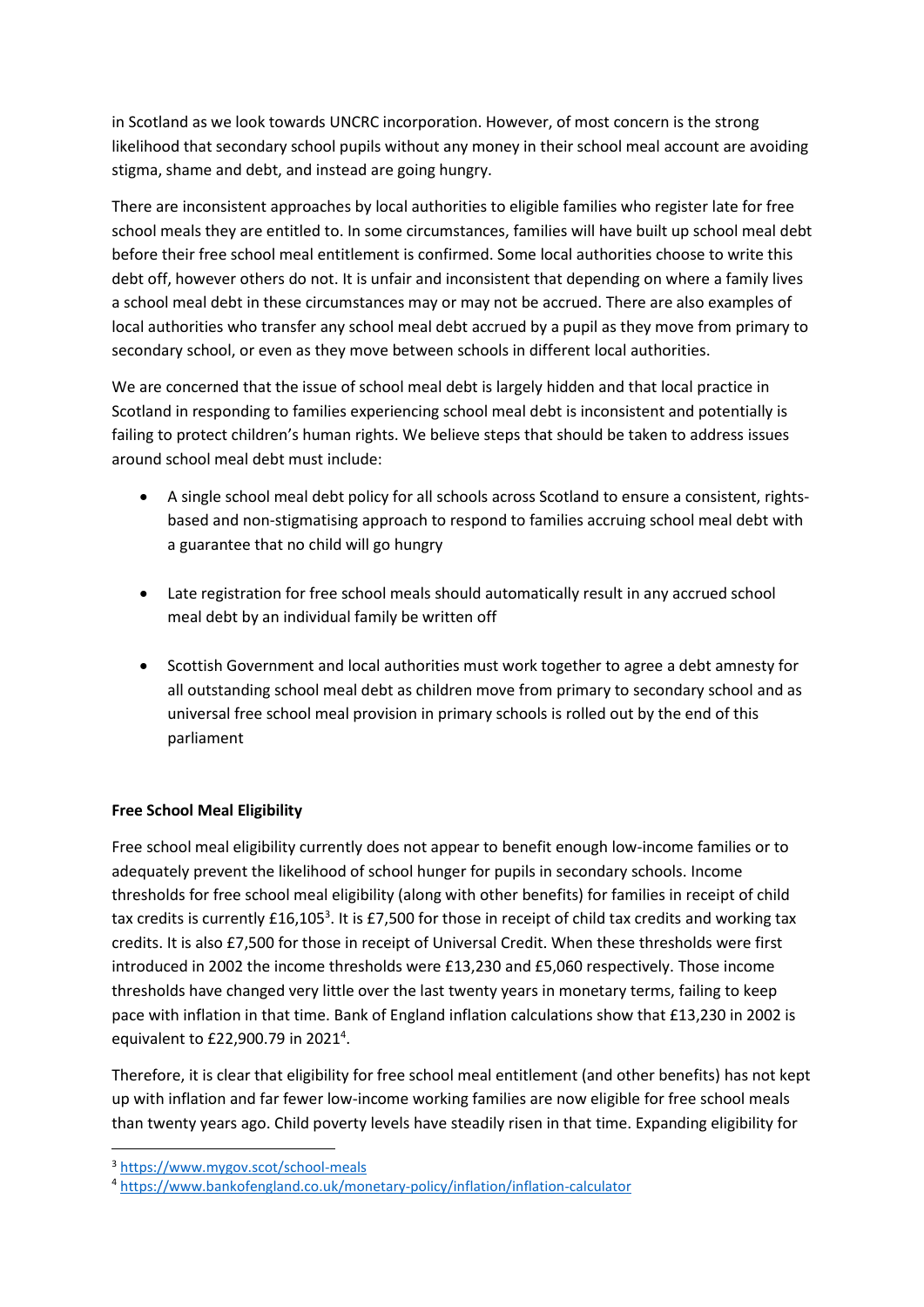free school meals beyond the current income threshold would help many more low-income working families across Scotland struggling to feed their children.

We believe there is clear action that must be taken to maximise eligibility for free school meals for low income working families:

• The Scottish Government must raise the eligibility criteria for free school meals in line with historic inflation to ensure more low-income working families receive this entitlement and reduce the likelihood of school hunger in secondary schools

# **Local Authority Debt Management and Recovery**

Issues around local authority debt management and recovery have been highlighted at length by Citizens Advice Scotland and JRF, as well as the Social Renewal Advisory Group in their report and recommendations to the Scottish Government, "If not now, when?"<sup>5</sup>. At Aberlour we are increasingly seeing a picture of families with escalating and unmanageable debts, such as council tax and rent arrears. The toxic stress that this creates for struggling families can significantly and adversely affect wider family wellbeing.

Local authority debt collection practices in Scotland have failed to be updated and reformed in line with regulations that govern debt collection practices by private consumer credit and lending agencies<sup>6</sup>. Local authority debt recovery can be unnecessarily and increasingly punitive and hostile, and where there are multiple debts being chased by different departments within individual local authorities this can create further stress for families in debt and often already in deep financial crisis. It is clear that when families fail to pay their bills this is usually an indication that there is a significant financial concern. The pace at which debt recovery for council tax and water and sewage charges can occur can be overwhelming for families in debt.

Steps have been taken to introduce legislation on government debt management that will bring public bodies in England in line with how private consumer credit and lending agencies are regulated<sup>7</sup>. Scotland is falling behind with regard to protections and regulations for how public debt is recovered by public bodies in Scotland.

We agree with Citizens Advice Scotland who have said: "*In Scotland, councils' debt collection practices have remained static for decades, however local authorities outside of Scotland and UK government departments have been making changes to balance debt recovery with fairness to the individual. Meanwhile in the world of consumer credit "treating customers fairly" has become a mantra. Councils in Scotland are being left behind in their approach to debt recovery and their methods can cause financial harm to people in debt.*" 8

1

<sup>5</sup> <https://www.gov.scot/publications/not-now-social-renewal-advisory-board-report-january-2021/>

<sup>6</sup> <https://www.aberlour.org.uk/wp-content/uploads/2022/03/Public-debt-literature-review-002.pdf>

<sup>7</sup> <https://moneyadvicetrust.org/latest-news/government-urged-bring-forward-debt-management-bill/>

<sup>8</sup> [https://www.cas.org.uk/system/files/publications/council\\_debt\\_collection\\_10.06\\_002.pdf](https://www.cas.org.uk/system/files/publications/council_debt_collection_10.06_002.pdf)